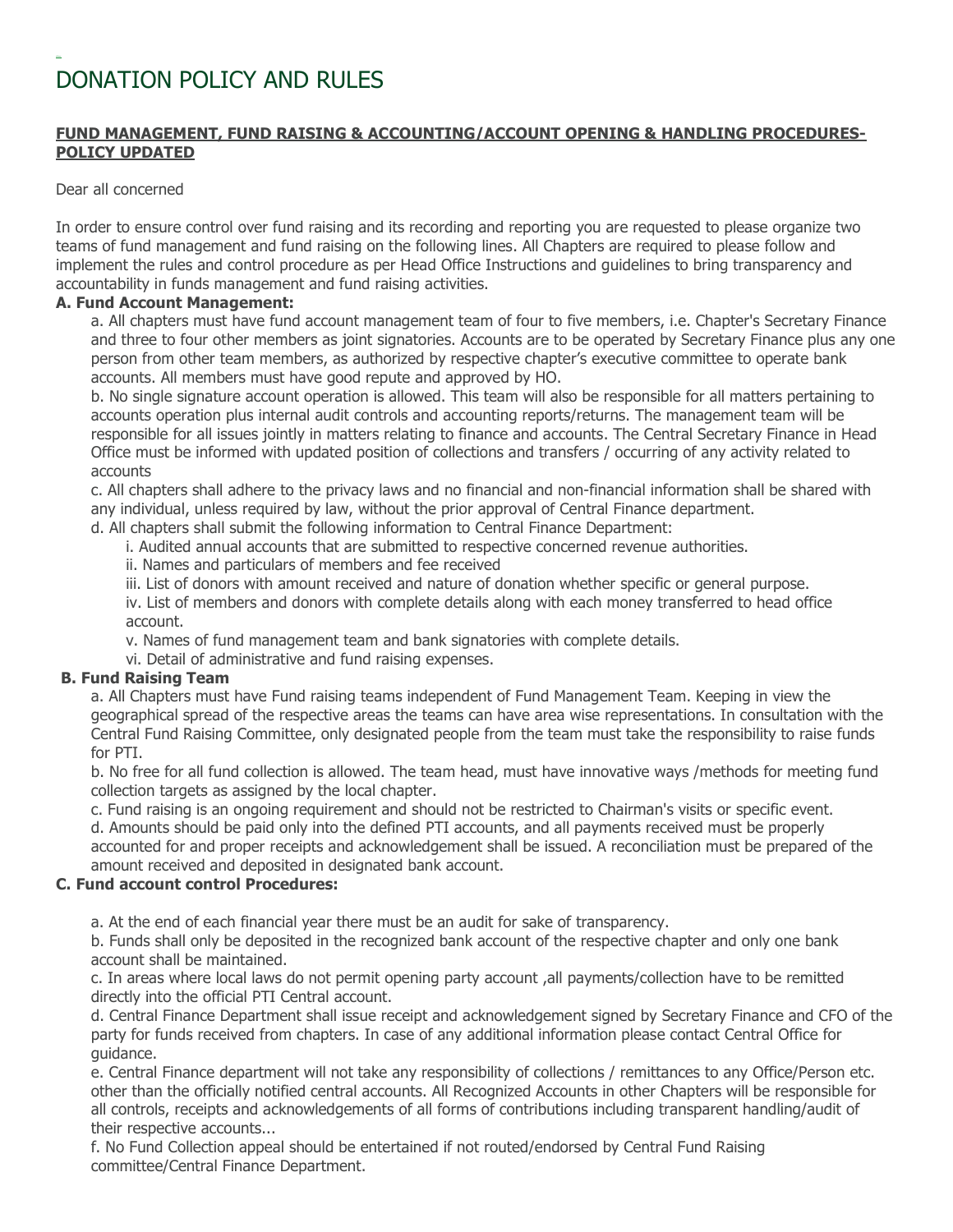g. No direct remittances should be made to any Person/Office/Chapter, except the central OFFICIAL PTI ACCOUNT.

h. Chapter Bank account must be in the name of registered entity i.e. PTI Chapter and all record shall be considered as property of PTI Central Secretariat Islamabad.

i. All/Any collections will be directly remitted into Pakistan Tahreek e Insaf Central account without exceptions except permissible expenses in fund raising activities and minimum retention of Balances in consultation with Central Secretary Finance

# D. Recognition by and Central Finance Office and OIA

a. All Chapters must be recognized by All Chapters must be recognized in line with detail given in PTI Constitution including by-laws made by OIA

b. All Chapters must meet the requirement of minimum numbers of members as notified by OIA and PTI **Constitution** 

c. Every PTI chapter must be registered with local authorities as non-profit entity/or other form as per applicable laws of the land.

d. Fund management team must be approved by Central Secretary Finance.

## E. Respect of Local Laws

All Fund handling teams should be answerable to respective chapter's executive committees and all functions have to be carried out by adopting proper institutional methodology. Chapter managers are required to respect of laws of respective country and follow rules and procedures made by their committee and Laws applicable in that country.

# F. Compliance with ECP laws on Political Finance

All chapters are required to please comply with ECP laws on foreign donations and political finance. Please note the following provisions of Political Party order 2002.

# 1:- Article 2-C (Definitions) Political Parties Orders 2002

"Foreign aided political party" means a political party which-

(i) Has been formed or organized at the instance of any government political party of foreign country ; or

(ii) is affiliated to or associated with any government political party of foreign country ; or

(iii) receive any aid, financial or otherwise , from any government or political party of foreign country, or any portion of funds from foreign nationals.

# 2:-Article 6 of Political Parties Orders 2002

# 6. Membership fee and contributions.-

(1) A member of a political party shall be required to pay a membership fee as provided in the party's constitution and may, in addition, make voluntary contributions towards the party's funds.

(2) The contribution made by members or supporters of any party shall be duly recorded by the political parties.

(3) Any contribution made, directly or indirectly, by any foreign government, multinational or domestically

incorporated public or private company, firm, trade or professional association shall be prohibited and the parties may accept contributions and donations only from individuals.

(4) Any contribution or donation which is prohibited under this Order shall be confiscated in favour of the State in the manner as may be prescribed.

**Explanation.-** For the purpose of this section, a "contribution or donation" includes a contribution or donation made in cash, kind, stocks, hospitality, accommodation, transport, fuel and provision of other such facilities.

All above is to be implemented urgently. Any further policy changes will be notified as and when required.

Please feel free to ask if any more details if required Thank you & regards

Sardar Azhar Tariq Khan Central Secretary Finance,

Siraj Ahmad-FA

Muhammad Arshad csf@insaf.pk

Asif Rasheed csf@insaf.pk

PTI Central Secretariat Islamabad 1st Floor, 72 East, Fortune Plaza